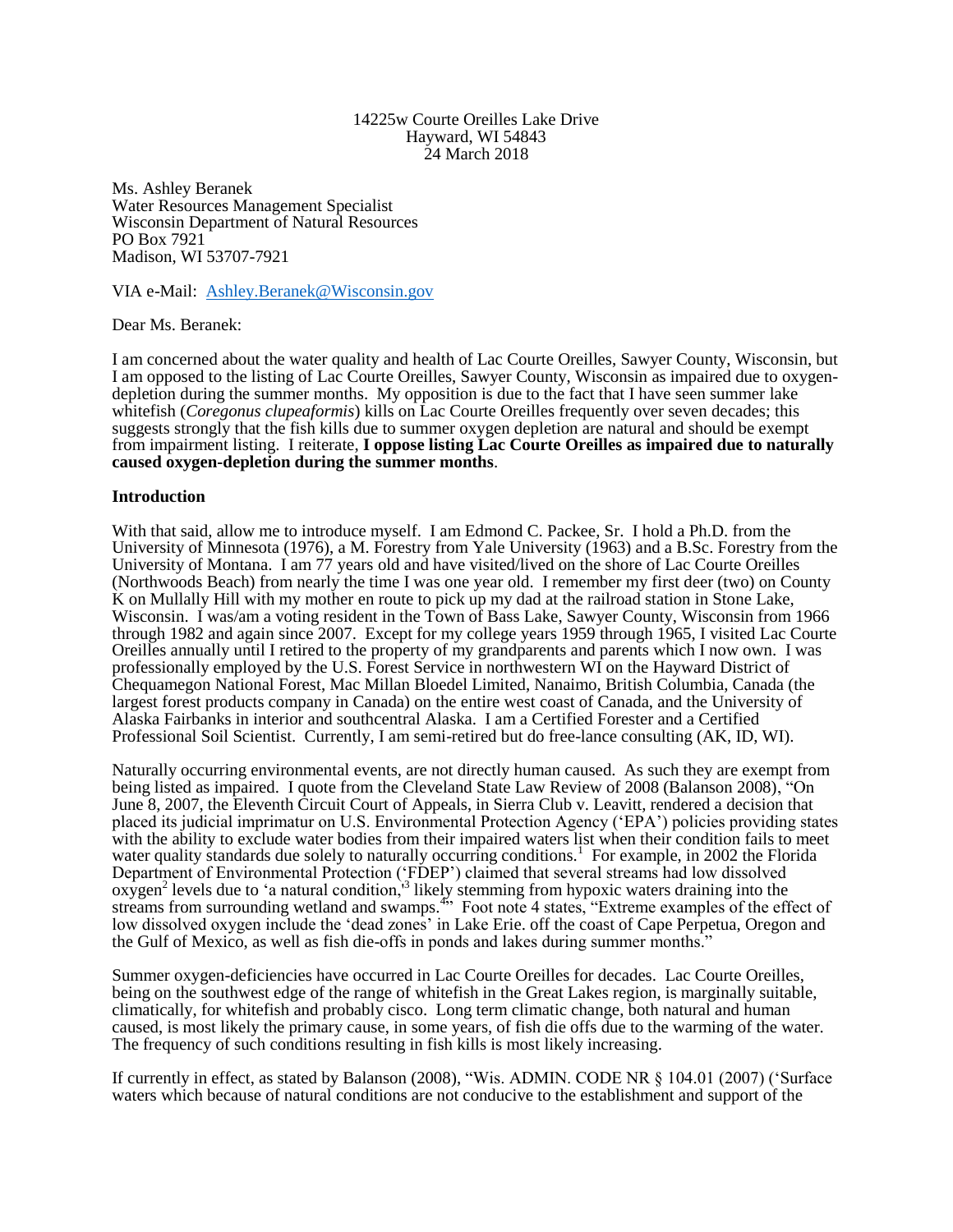complete hierarchy of aquatic organisms shall not be degraded below present levels, but shall be upgraded as necessary to support assigned uses'" raises several issues which need to be specifically addressed before listing:

- How does one realistically offset climatic change (warming), i.e., cool the water?
- Other than whitefish and possibly cisco, how significant is the impact on the hierarchy of organisms?
- What effect does intermittent periods of oxygen-deficiency have on Lac Courte Oreilles' ecosystem processes and functions? How does the lake adjust or recover?
- What and how are assigned uses significantly impacted by oxygen-depletion?
- The extinction of whitefish and/or cisco in Lac Courte Oreilles is not the extinction of the species, so what is the real concern? Will other species substitute for cisco as forage fish?
- Similarly, what is the concern of losing a two-story lake? a) suitable to support whitefish and cisco and b) simply for saving that particular lake environmental setting?—there are many more similar lakes in existence in Wisconsin and elsewhere!
- Can we have a healthy lake without whitefish? Without cisco?

Other than climatic change (warming) and the reality that Lac Courte Oreilles is in a tension zone between acceptable conditions and unacceptable conditions for whitefish and possibly cisco, there is no clear evidence that there is any other significant cause for the oxygen-depletion. Because there are some correlation does not mean cause and effect. Where is the scientific evidence showing a significant impact? The Courte Oreilles Lake Association (COLA) is convinced that phosphorus is the cause of many of the problems in Lac Courte Oreilles. Science challenges that. Their efforts in 2017 to get Lac Courte Oreilles declared as impaired due to phosphorus (COLA 2017) failed (WisDNR 2018) due, in part, to COLA's errors in methodology and interpretations as well as supporting science.

Whitefish kills have occurred in Lac Courte Oreilles numerous times in the past. I remember kills from my days in grade school (prior to 1954) and high school and thought the whitefish were suckers because of their mouth characteristics. Becker's 1983 range map does not show lake whitefish in western Wisconsin and notes the only records in the Mississippi River drainage are from Vilas County.

I have eaten whitefish from Lac Courte Oreilles; I picked them up when they were belly up but still barely moving their tails. I remember one major kill in the early 1980s (prior to my dad's passing in fall of 1985) when there were more than a hundred floating belly up in the east basin. I picked two of those out of the water and we had them for dinner—knew what they were because of my experience (since 1963) with salmon spawning efforts in British Columbia and Alaska.

Lac Courte Oreilles is two-story lake that supports both lake whitefish and cisco. It is located near the southern limit of two-story lakes in Wisconsin and Minnesota. It is north of Driftless Area. It is in the Couderay River system, a tributary of the West Fork of the Chippewa River. Lakes draining into Lac Courte Oreilles include Grindstone Lake and Whitefish Lake, both two story lakes, and Round Lake; the Lake Sissabagama-Sand Lake system drains into Whitefish Lake. Table 1 provides lake characteristics. Note that in Sawyer County, for lakes supporting lake white fish range in depth from 60 to 105 feet.

In Sawyer County, Lac Courte Oreilles, Grindstone Lake, and Whitefish Lake support both lake whitefish and cisco, three of the five lakes in Wisconsin known to support both species; only four additional Wisconsin lakes are known to support whitefish (Lyons et al. 2015). Many more lakes in Wisconsin support cisco than whitefish (Lyons et al. 2015). This suggests the ecological amplitude of cisco in Wisconsin is greater than for whitefish; cisco are present across southern Wisconsin (Lyons et al 2015, Fuller and Nielson 2018a).

It appears that whitefish within Sawyer County are on the southwestern edge of their Wisconsin range (Lyons et al. 2015) and their native range in the U.S. west of the Lake Michigan drainage (Scott and Crossman 1973, Fuller and Nielson 2018b). Wisconsin is similar to the lake whitefish being near the southwest range limit of the cisco (Scott and Crossman 1973, Fuller and Nielson 2018a).

Table 1. Characteristics of Couderay River headwater lakes (various WisDNR sites) Lake Acres Max. Clarity Trophic Fish sp. Depth Status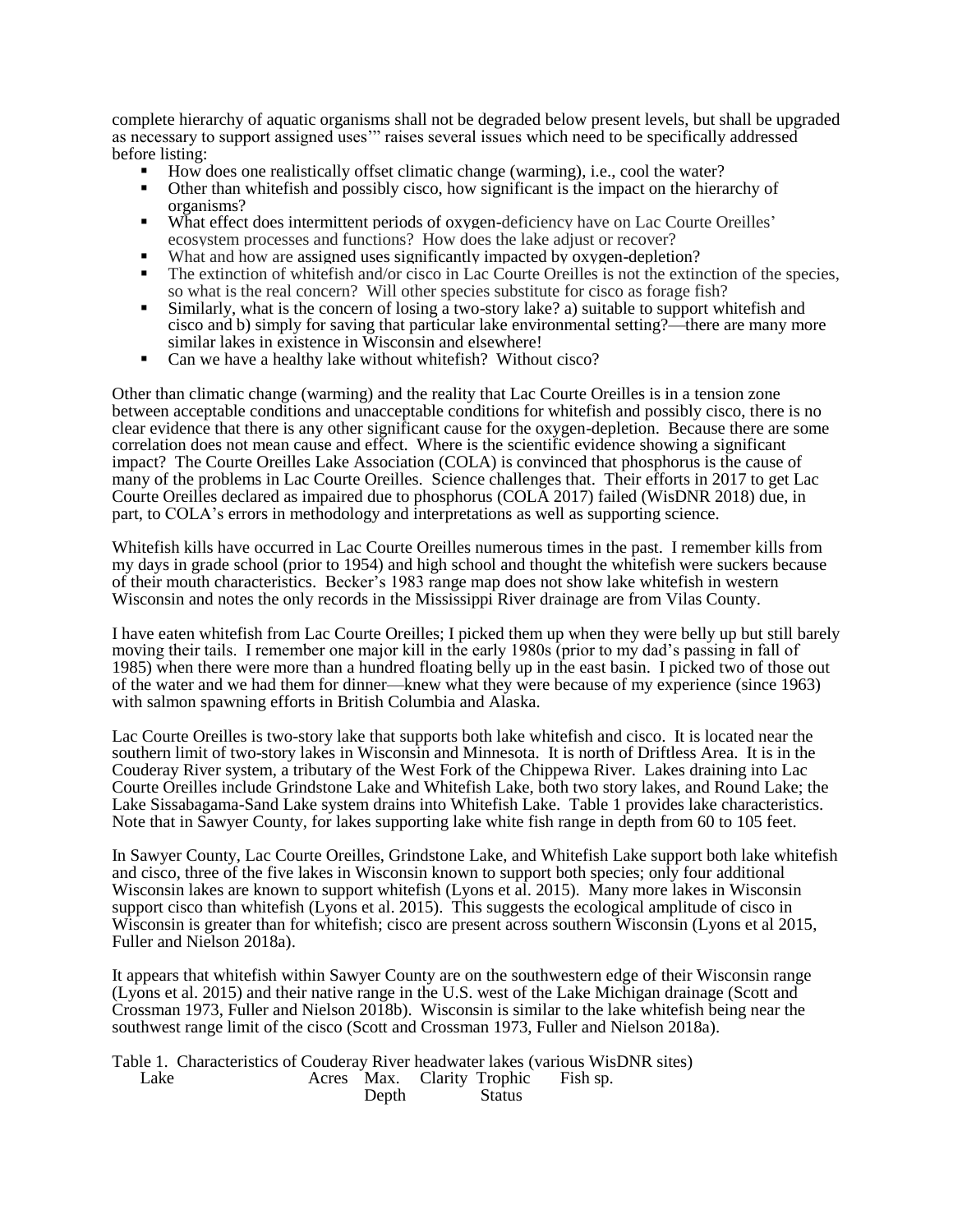|      | Feet |      | (Sum) | WF C M NW    |
|------|------|------|-------|--------------|
| 75   | 56   | Mod  | Meso  | <b>XXXX</b>  |
| 3176 | 60   | Very | Oligo | <b>XXXXX</b> |
| 5279 | 90   | Very | Oligo | X X X X X    |
| 229  | 38   | Very |       | XXXX         |
| 3294 | 74   | Very | Oligo | XXXX         |
| 949  | 50   | Low  | Eutro | XXX          |
| 805  | 48   | Low  | Eutro | X X X        |
| 800  | 105  | Mod  | Meso  | X X X X X    |
| 503  | 51   | Low  | Eutro | X X          |
|      |      |      |       |              |

## **Possible causes for low oxygen (hypoxia) content in the waters of Lac Courte Oreilles**

Aquatic hypoxia, although commonly considered to be caused by pollution and eutrophication, has been a common problem on Lac Courte Oreilles (exclusive of Musky Bay) for decades, if not centuries which suggests that the resulting summer whitefish kills are not something new. So, what has changed? Climate is one factor that has been changing and warming since the end of the Ice Age. Two questions concerning climate beg:

1) What has been the past aquatic climate been?

2) What affect has been the long term (natural) and short term (human) climate change impact been? The first two sentences in the abstract of Read et al. (2014) state, "Changes in water temperatures resulting from climate warming can alter the structure and function of aquatic ecosystems. Lake-specific physical characteristics may play a role in mediating individual lake responses to climate." Temperature is a controlling factor for many ecosystem processes in the air, in water, in organic and mineral materials. It is a "master" factor for many aquatic ecosystems. Lake temperature affects lake stratification, icecover and snow-cover duration, aquatic vegetation growth, senescence, decay which affect aquatic oxygen levels, and fish movement and spawning.

The most likely causes of summer hypoxia are climate-related and include:

- Pre-existing climate conditions: Current environmental and hence ecological conditions, including summer hypoxia.
- Climatic warming (natural): Current Lac Courte Oreilles conditions relict of the past; there is a lag time for lake temperature changes, especially deep-water.
- Storm and normal wind wave action disturbs sediments (mineral and organic) placing them in suspension, reducing water clarity and in the case of organic sediments increasing organic decay and release of nutrients,
- Natural highwater level (seasonal [spring high and decreasing thereafter except after heavy, short term rainfall which results in an increase in water level] increases wave related erosion.
- Terrestrial vegetation litter (pollen, flowers, leaves, fruits/ seeds) that fall directly into the water, are blown into the water, or picked up from the shore during periods of high water transfer organic and mineral components from the land to the water. Within a species, different parts have different quantities of nutrients, Different species have different amounts of nutrients, for example, in the laboratory, percent soluble phosphorus leached from the leaves of poplar is more than double that of oak (Cowen and Lee 1973).

Human caused high water (long term) can exacerbate (increase and duration) summer hypoxia

- $\checkmark$  Increased water column height prolonged through the growing season provides more growing space for increased biomass production,
- $\checkmark$  Increased bank erosion resulting in increased organic and mineral soil particles and soluble and insoluble nutrients to enter the lake,
- $\checkmark$  Increased leaching of nutrients from the soil (pit toilets, NPK fertilizer from the past, current NK fertilizer to compliment available/surplus P in the lake),
- $\checkmark$  Wave action exacerbates bank erosion
- $\checkmark$  Allows boat access where not possible in the past especially in shallow water which increases area available for propeller disturbance of the sediments

Boat traffic (human) (see Asplund 2000 for detailed analysis and summary of potential effects)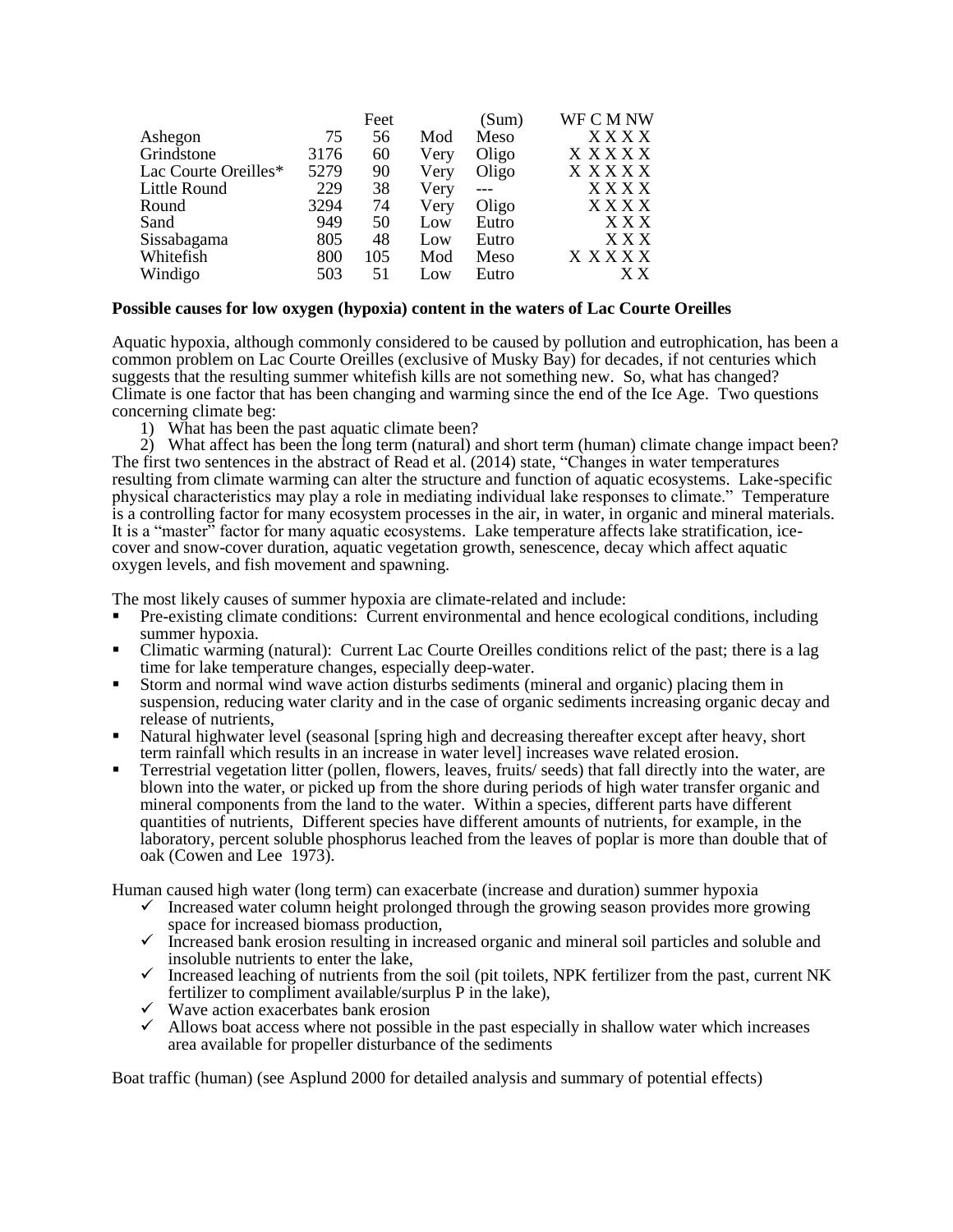- $\checkmark$  Wave action of boats especially near shore and disturbance of sediments and shoreline erosion; this is particularly a problem near shore with sudden reduction in boat speed or sudden acceleration in boat speed and sharp turns create larger than normal waves;
- $\checkmark$  Prop disturbance of sediments down to depth of 20 or more feet;
- $\checkmark$  Phosphorus and other elements from outboard and inboard motor exhaust (as in vehicle exhaust) impacts aquatic plant growth;
- $\checkmark$  Breaking up aquatic vegetation (weeds and algae) unnaturally adds to the organic sediments.

### **Recommendations**

- Since there is little or no scientific evidence to demonstrate a specific pollutant or human activity is creating or increasing summer hypoxic conditions in Lac Courte Oreilles (exclusive of Musky Bay),
- Since Wisconsin DNR denied the Impairment Listing of Lac Courte Oreilles Due to Phosphorus levels not being a threat,
- Since there is evidence to suggest that whitefish kills, are the results of natural hypoxic events have been occurring for decades and probably centuries,

#### **I encourage/recommend that Wisconsin DNR not list Lac Courte Oreilles as impaired to the U.S. EPA.**

- The following questions, previously raised, need to be addressed:
	- $\checkmark$  How does one realistically offset climatic change (warming), i.e., cool the water?
	- $\checkmark$  Other than whitefish and possibly cisco, how significant is the impact on the hierarchy of organisms?
	- $\checkmark$  What effect does intermittent periods of oxygen-deficiency have on Lac Courte Oreilles' ecosystem processes and functions? How does the lake adjust or recover?
	- $\checkmark$  What and how are assigned uses significantly impacted by oxygen-depletion?
	- $\checkmark$  The extinction of whitefish and/or cisco in Lac Courte Oreilles is not the extinction of the species, so what is the real concern? Will other species substitute for cisco as forage fish?
	- $\checkmark$  Similarly, what is the concern of losing a two-story lake? a) suitable to support whitefish and cisco and b) simply for saving that particular lake environmental setting?—there are many more similar lakes in existence in Wisconsin and elsewhere!
	- Can we have a healthy lake without whitefish? Without cisco?

# **I encourage/recommend that Wisconsin DNR not list Lac Courte Oreilles as impaired to the U.S. EPA until**

#### **these questions are answered.**

- Since there is no monthly climatic (atmospheric or aquatic) summary of climatic conditions over the past decades (century?) and no anecdotal information (e.g., ice out, drought years, flooding), is readily available for the headwater lakes of the Couderay River,
- Since there is no historic annual or monthly water level summary for Lac Courte Oreilles, Lake Grindstone, and Whitefish Lake,

**I encourage/recommend that the Wisconsin DNR summarize monthly climatic and water level data (both measured and anecdotal) because such data are critical for understanding current and past biotic processes/changes/causations and for predicting future biotic change. See Read et al. (2014) for lake ecosystem modeling.**

 Since the published record of the presence of whitefish and whitefish kills in Lac Courte Oreilles is incomplete,

**I encourage/recommend that the Wisconsin DNR develop and conduct a survey asking current and former long term residents (seasonal and full time) and regular visitors of the past about historic fish kills that they remember.**

# **References**

Asplund TR. 2000. The effects of motorized watercraft on aquatic ecosystems, Madison, WI: Wisconsin Department of Natural Resources Publication-SS-948-00. [http://www.trpa.org/wp](http://www.trpa.org/wp-content/uploads/2010-WI-Dept-of-Natural-Resources_UW-Boats-effects-on-ecosystems.pdf)[content/uploads/2010-WI-Dept-of-Natural-Resources\\_UW-Boats-effects-on-ecosystems.pdf](http://www.trpa.org/wp-content/uploads/2010-WI-Dept-of-Natural-Resources_UW-Boats-effects-on-ecosystems.pdf) [accessed 23 Mar 2018].